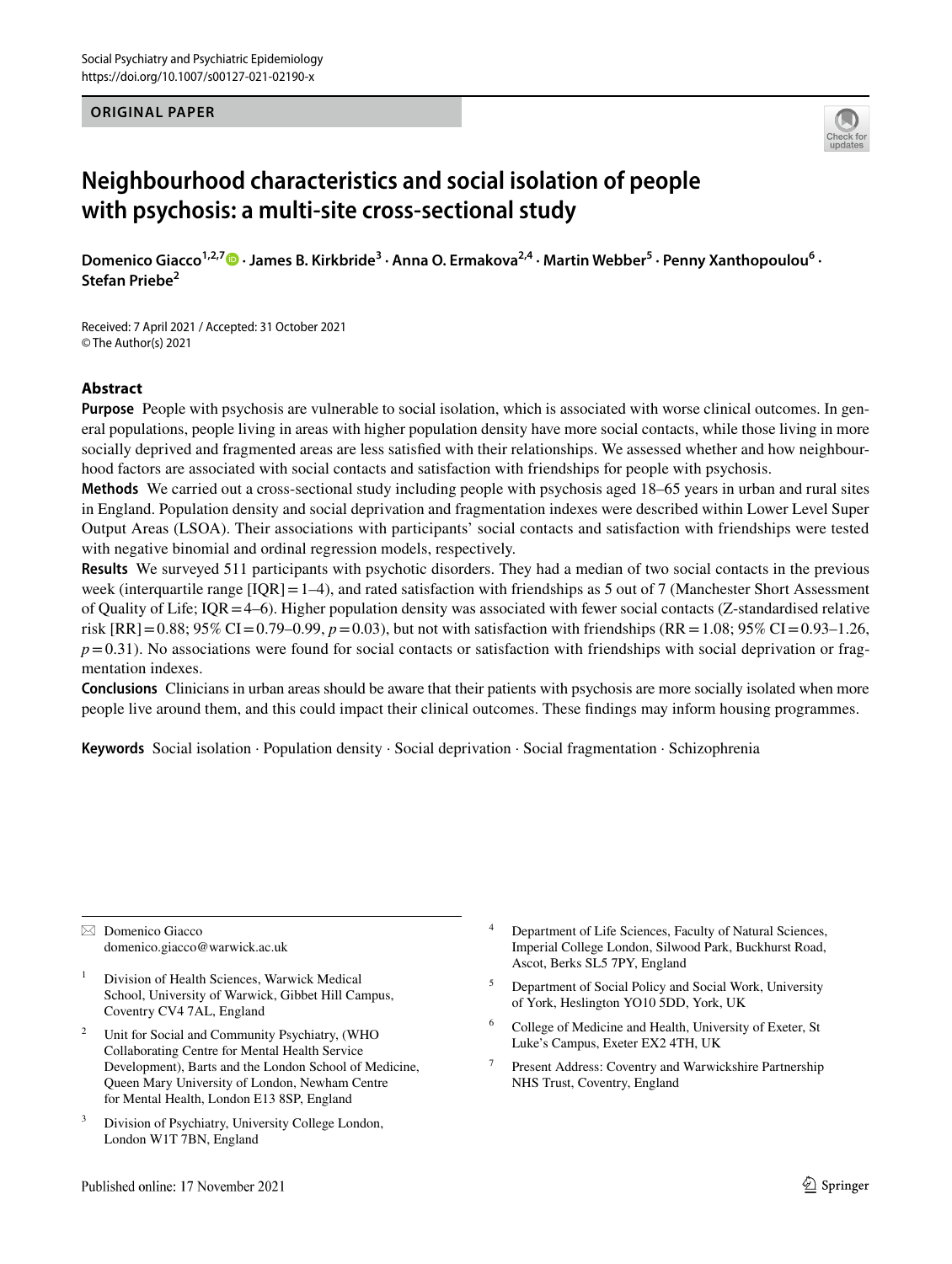## **Introduction**

Social isolation is a predictor of early mortality and of poor physical and psychological health outcomes in the general population  $[1-3]$  $[1-3]$ . It is, therefore, a serious clinical concern for people with psychotic disorders who have, on average, fewer social contacts [\[4,](#page-7-2) [5](#page-7-3)] and are less satisfed with their social relationships than the general population and other people with mental or physical health conditions [[6–](#page-7-4)[8\]](#page-7-5). Higher levels of social isolation are linked with more severe symptoms  $[6, 9]$  $[6, 9]$  $[6, 9]$  $[6, 9]$  and higher use of inpatient services [[10\]](#page-7-7). Social support has been found to facilitate recovery from psychosis from patient perspective [[7\]](#page-7-8).

Vulnerability to social isolation can be partially explained by individual-level variables, such as more severe symptomatology [[6–](#page-7-4)[8,](#page-7-5) [11](#page-7-9)], unemployment or single marital status [\[4](#page-7-2)], which predict some of the diferences in subjective (e.g. satisfaction with social relations, loneliness) and objective (e.g. social network size, number of social contacts in a specifc timeframe) indicators of social isolation. However, a large amount of variation in measures of social isolation amongst people with psychosis remains unexplained.

One possibility is that the wider social environment of a person experiencing psychosis may afect their degree of social isolation as the environment is strongly linked with other aspects of psychosis. For example, areas with higher levels of social deprivation, fragmentation (i.e., the absence of connections between individuals and society), and population density have higher incidence rates of psychotic disorders [\[12](#page-7-10)[–15\]](#page-7-11). Furthermore, the use of services by people with severe mental illness appears to be greater in areas with higher social deprivation [[16,](#page-7-12) [17](#page-7-13)], while an increase in population density is linked to lower hospitalisation rates [[16\]](#page-7-12).

To identify whether there was any evidence of associations between neighbourhood-level characteristics and subjective and objective indicators of social isolation, we carried out a systematic appraisal of the literature (see box [1](#page-1-0) for methodology used). We identifed six crosssectional studies of general populations (non-clinical samples). Three studies [[18](#page-7-14)[–20\]](#page-7-15) reported that the number of social contacts increased in areas with higher social propinquity (i.e., physical or psychological proximity), and one study found that people living in more densely populated areas had more social contacts, even if not necessarily with neighbours [\[21\]](#page-7-16). Two studies showed that higher social deprivation and fragmentation were associated with subjective aspects of social isolation, such as reduced social trust [[22\]](#page-7-17) and greater loneliness [\[23\]](#page-7-18).

Our systematic search did not identify any studies assessing the associations of neighbourhood-level characteristics and social contacts of people with psychotic disorders, despite their vulnerability to social isolation [[4](#page-7-2), [6](#page-7-4)].

# <span id="page-1-0"></span>**Box 1: background literature search methods**

We searched EMBASE, MEDLINE, and Web of Science for studies published in any language. The review was carried out as a background of this work and later updated to March 31, 2020. Our search terms were "neighbourhood" OR "social deprivation" OR "social fragmentation" OR "population density" AND "social contacts" OR "social isolation". We also screened references of reviews in related areas.

## **Aims of the study**

In this study, we assessed the relationship between neighbourhood-level factors and objective (social contacts involving at least a brief conversation) and subjective (satisfaction with friendships) indicators of social isolation.

## **Materials and methods**

#### **Study design and participants**

In the period between the beginning of June 2017 and the end of May 2018, we conducted a cross-sectional survey in community mental health teams across six participating NHS Trusts covering a range of geographical areas, in both urban and rural contexts: Cornwall Partnership NHS Foundation Trust; Devon Partnership NHS Trust; East London NHS Foundation Trust (covering East London, Luton and Bedfordshire); Oxford Health NHS Foundation Trust (covering large areas of Oxfordshire and Buckinghamshire), and Somerset Partnership NHS Foundation Trust; Tees, Esk and Wear Valleys NHS Foundation Trust (covering county Durham, Darlington, Teeside and North Yorkshire). Participants were identifed from secondary mental health care service caseloads from clinicians or clinical study officers.

Participants were included if they conformed to the following conditions: were aged 18–65 years; had a clinical diagnosis of a psychotic disorder according to the International Classification of Disease-10 (ICD-10) codes F20-29, as identifed in clinical records; were receiving care from outpatient secondary mental health services or primary care services; had capacity to provide informed consent; and were able to communicate in English. Participants were excluded if they had a current and primary diagnosis of substance use disorder (ICD-10, F10-19), had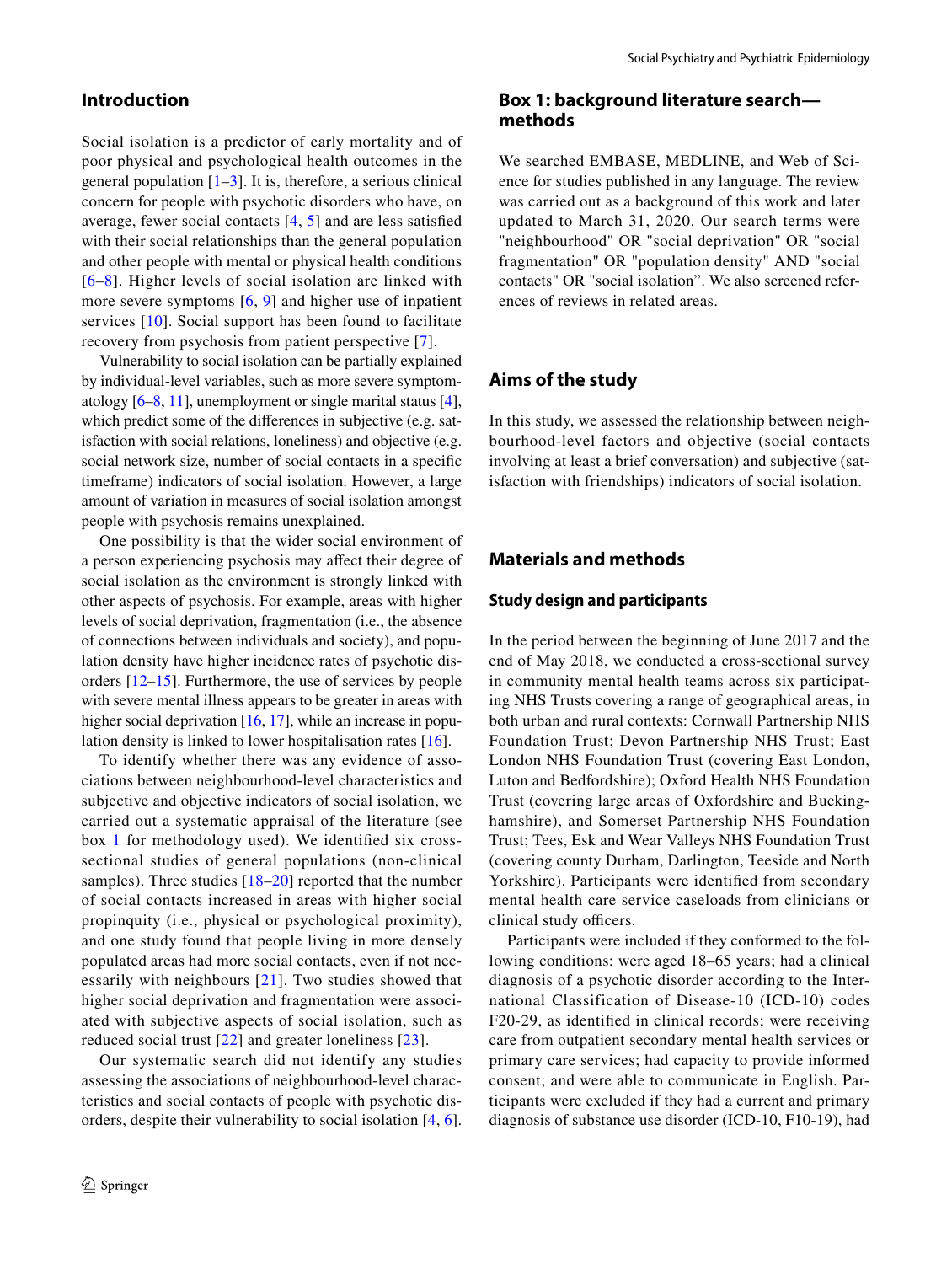been hospitalised in the previous week (although these potential participants could be re-approached at a later time), or their postcodes could not be obtained because they were homeless or living in temporary accommodation at the time of the survey. All participants provided written informed consent.

## **Procedures and measures**

Eligible participants were identifed by members of their wider clinical team and asked for their consent to speak to a researcher. Participants then completed the study questionnaires at the presence of the researcher. Participants could either complete the questionnaire themselves or ask the researcher to read out the questions for them and complete the questionnaires, based on their verbal instructions. Researchers also obtained consent to access participant clinical records to retrieve clinical and socio-demographic characteristics. Data was entered into a database held on a secure server.

The questionnaire asked participants to self-report on two measures. First, using the Social Contacts Assessment (SCA) [[24\]](#page-7-19), participants reported the number of social contacts in the previous week. According to the SCA, a "social contact" was someone the participants could name and with whom they would have had at least a brief face-to-face conversation (more than just greeting) in the last week. Participants were asked not to include people they were living with or mental healthcare professionals. For employed participants, people they worked with could only be included if contacts took place outside their workplace and were not related to their work. This will be referred to as an "objective measure of social contacts" as, whilst infuenced by the recall and personal appraisal of social contacts of a participant, refers to contacts which have actually happened in the previous week.

The Social Contacts Assessment (SCA) is a questionnaire aimed to count social contacts in the previous week. This was used previously in an observational study [\[24](#page-7-19)] and a randomised controlled trial in England [[25\]](#page-7-20). Its use so far showed ease of completion by participants and sensitivity to change.

The SCA is enclosed as Appendix I in the online supplementary material.

Second, participants reported satisfaction with the quality and quantity of friendships, measured using the sixth item of the Manchester Short Assessment of Quality of Life (MANSA), i.e. 'how satisfed are you with the number and quality of your friendships' [[26\]](#page-7-21), which was rated on a score from 1 (very dissatisfed) to 7 (very satisfed). This will be referred to as a "subjective measure of social contacts", as it assesses a subjective appraisal of social contacts and friendships which may be somewhat independent from the frequency or recency of social contacts.

The MANSA is a widely used questionnaire to assess quality of life of people with severe mental illness throughout the world. It has been validated in both the United Kingdom [[26\]](#page-7-21) and elsewhere [[27\]](#page-7-22).

We also collected additional participant characteristics such as age, gender (male/female), marital status (single/in a relationship), country of birth (born in the United Kingdom/born in a diferent country), education level (tertiary or higher/lower), living situation (living alone/not living alone), accommodation (living independently/living in supported accommodation), employment (employed/not employed), receipt of welfare benefts (or not), and length of illness (calculated in number of years from the day of frst contact with mental health services). These were collected from participants' assessments and checked against available data in medical records.

To collect data about the residences of participants, we used Lower Layer Super Output Areas (LSOA)—defned as a small geospatial statistical unit used in the UK Census with a minimum population of 1000 and an average of 1500 designed to improve the reporting of small area statistics in England and Wales [[28](#page-7-23)]. LSOA were obtained from postcodes for participants' current address at the point of assessment. To ensure confdentiality, postcodes were not stored in our database.

Neighbourhood-level characteristics of population density, index of multiple deprivation, and social fragmentation index were derived from UK 2011 Census data [[28\]](#page-7-23). Population density was defned as the number of usual residents per hectare, a metric unit of area defned as 10,000 square metres or approximately 2.47 acres. The population density score was Z-standardised. The Index of Multiple Deprivation (IMD) is the official measure of relative deprivation for small areas (neighbourhoods) in England. It draws on multiple sets of data to estimate an overall rank for deprivation across several domains (income, employment, education, health, crime, barriers to services, housing quality) We used IMD scores linked to each participant's LSOA of residence from the 2011 Indices of Deprivation [\[29](#page-7-24)]. The Social Fragmentation Index (SFI) aims to capture aspects of the local population that may refect a greater collective risk of social fragmentation/lack of social cohesion. The index is built from four census variables, based on the proportion of the relevant resident population/households who were: (a) unmarried persons; (b) single-person households; (c) privately rented households; (d) living at a diferent address in the previous year (residential mobility). IMD and SFI were Z-standardised and summed, with higher scores indicating more social fragmentation.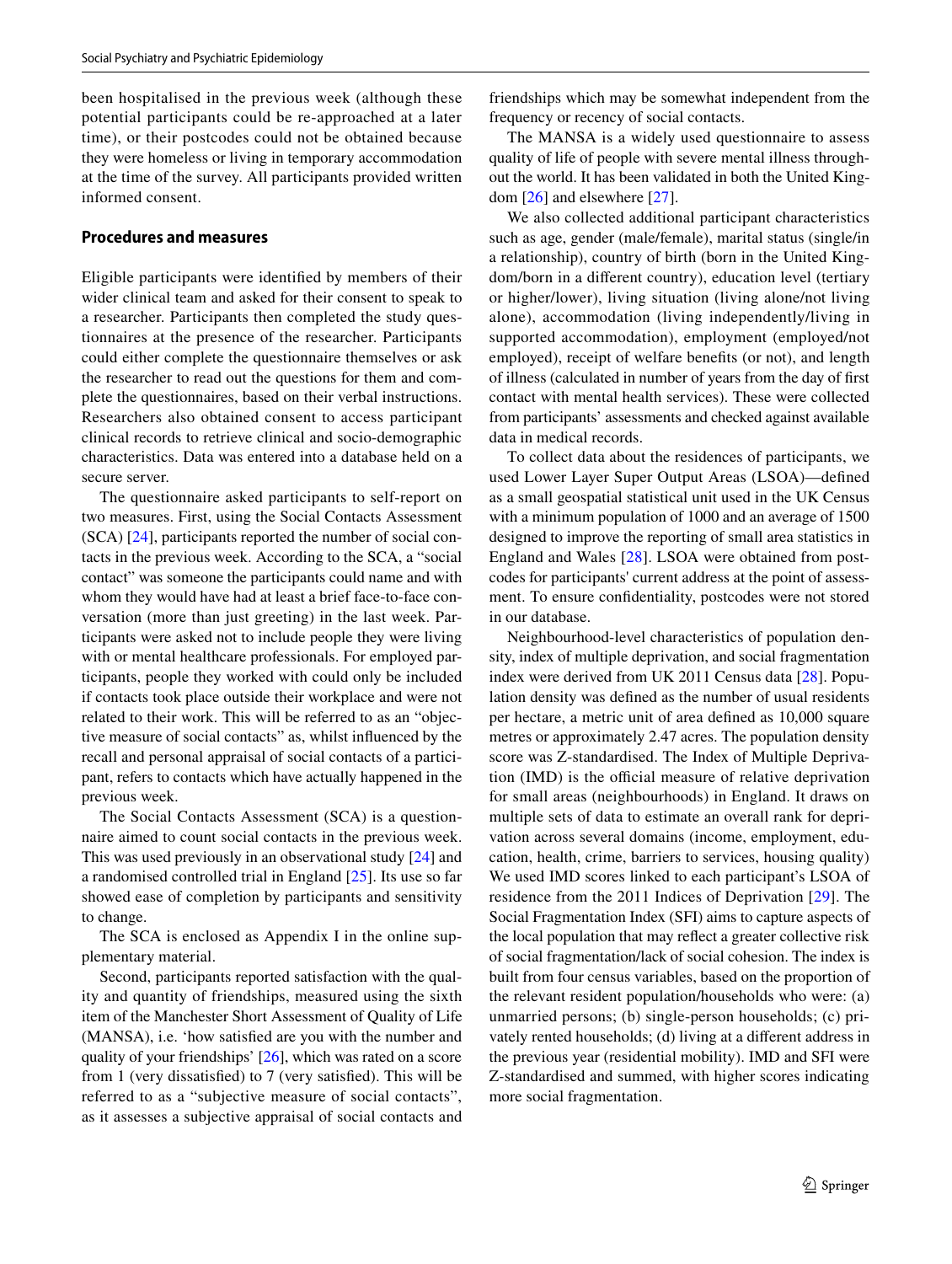#### **Statistical analysis**

Descriptive statistics (i.e., median and interquartile range [IQR]) were reported for the number of social contacts in the previous week, score of satisfaction with friendships, neighbourhood-level variables, and the socio-demographic and clinical variables described above.

One variable (length of illness) showed a higher percentage of missing values than our a-priori threshold value (5%). Hence, multiple imputation by chained equation was used for all missing values, using all variables included in the analysis as the basis for imputation. All values of regression analyses are presented as pooled estimates following fve rounds of multiple imputation procedures.

Two separate regression models were ft, which had two diferent outcome variables, i.e., the number of social contacts in the previous week and the satisfaction with friendships score. We treated the number of social contacts as a count variable, modelled using negative binomial regression given the evidence of overdispersion in our data (mean=2.9, variance  $= 6.9$ ). Our second variable (satisfaction with friendships) was ordinal, hence we used an ordinal regression to model this data.

Modelling for both variables was exploratory and proceeded as follows. Univariable a priori association of outcome variables of regression models with neighbourhoodlevel variables and participant-level variables were tested. If an association at the level of  $p < 0.05$  for neighbourhoodlevel characteristics (main independent variables) and at the level of  $p < 0.10$  participant-level characteristics (covariates) was found in univariable models, these variables were then added to the fnal multivariable models.

Sensitivity analyses were carried out using only complete cases and are provided in the online appendix as supplementary material. No diferences in fndings compared to the primary analysis were present.

All multivariable regression models were set at a signifcance level of  $p < 0.05$ . We reported relative risk estimates for the association between neighbourhood-level variables and number of social contacts, and estimates from the ordinal regression model for the change in satisfaction scores, along with their 95% confdence intervals (95% CI). Analyses were carried out with the Statistical Package for the Social Sciences (SPSS), version 26.0 [\[30](#page-8-0)].

## **Role of the funding source**

The funders of the study had no role in study design, data collection, data analysis, data interpretation, or writing of the report. The corresponding author had full access to all the data in the study and had fnal responsibility for the decision to submit for publication.

# **Results**

Inclusion criteria were met by 511 participants who were living in 390 LSOA (Fig. [1](#page-3-0)), the median of participants per LSOA was 1, and there were a maximum of four participants per LSOA. There were no missing cases for the number of online social contacts, the population density index, the social fragmentation index and the index of multiple deprivation.

Data on satisfaction with friendships were missing for nine participants, 1.8% of the whole sample and available for 502 participants (out of 511). For all variables but one (length of illness), missing values were less than 3%. For the length of illness, missing values were 11.8% of the total cases. All missing values were replaced via multiple imputation techniques, as described above. The median age at recruitment was 44 years (IQR 36–52), 178 (34.8%) participants were female, and 394 (77.1%) of the participants were born in the United Kingdom (Table [1\)](#page-4-0). The median number of social contacts in the previous week was 2  $(IOR = 1-4)$  with a median score of satisfaction with quality and quantity of friendships of 5 out of 7,  $IQR = 4-6$ . Median population density was 50.3 people per hectare  $( IQR = 23.3 – 112.8)$  and median values for the IMD and SFI



<span id="page-3-0"></span>**Fig. 1** CONSORT diagram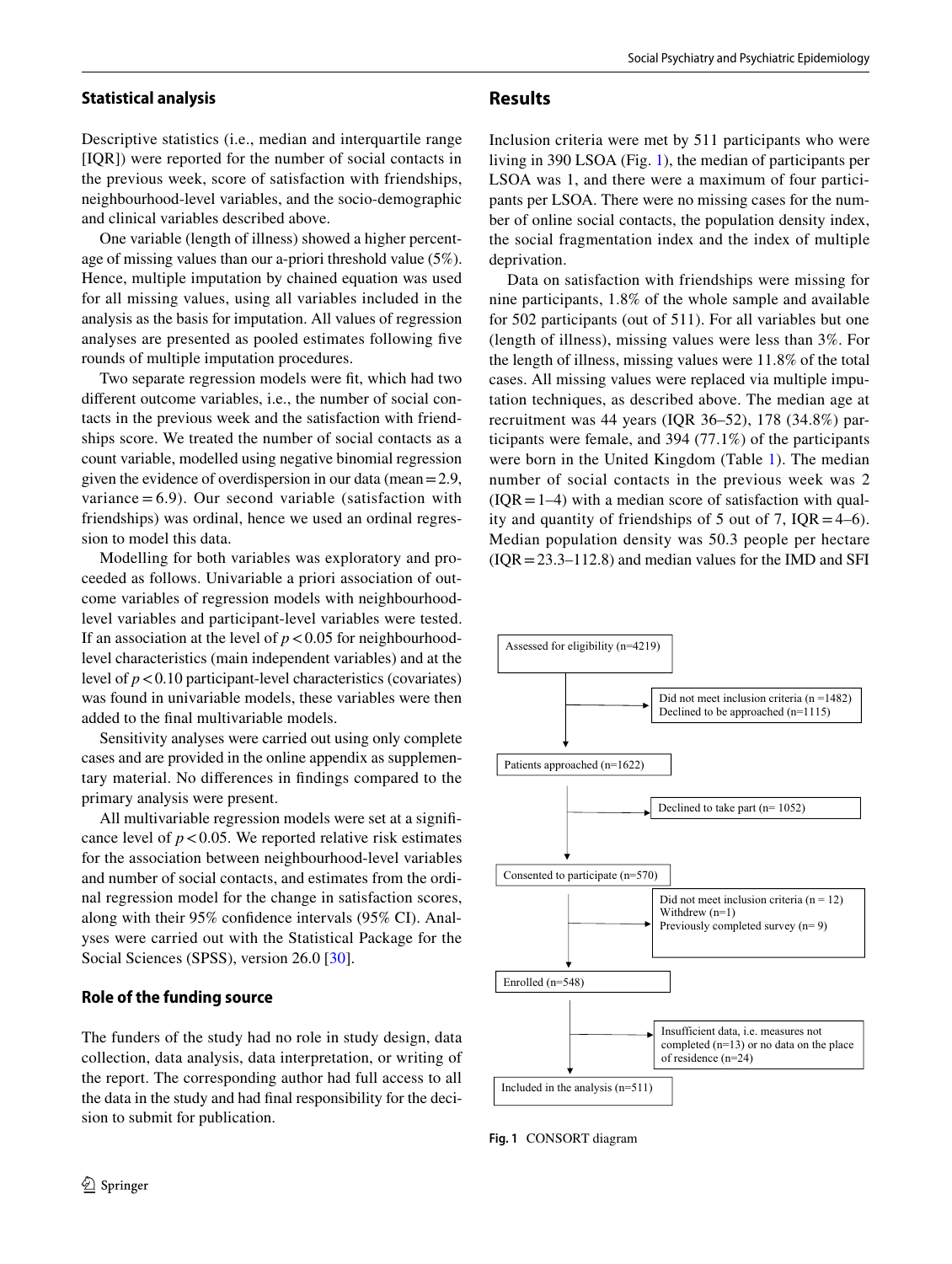were 29.2 ( $IQR = 16.8 - 39.8$ ) and 1.8 ( $IQR = -0.3$  to  $-4.2$ ), respectively (Table [1](#page-4-0)).

In univariable negative binomial regression models of social contacts, people with psychosis living in areas with higher population density had fewer social contacts (relative risk [RR]=0.88, 95% CI=0.79–0.98, *p*=0.02). No differences were found with regard to deprivation (Z-standardised RR = 0.98; 95% CI = 0.89–1.08,  $p = 0.73$ ) or social fragmentation (Z-standardised  $RR = 0.98$ ; 95%  $CI = 0.88-1.08$ ,  $p = 0.69$ ). Level of education, living alone, living in independent accommodation, being employed, and being white British were also associated  $(p < 0.01)$ with social contacts and hence were included in the multivariable modelling, along with population density. The length of illness did not show any association with the number of social contacts.

In multivariable models, the association between higher population density and lower number of social contacts remained after adjustment for participant-level characteristics (Z-standardised  $RR = 0.88$ ; 95%  $CI = 0.79-0.99$ ,  $p = 0.03$ ; Table [2](#page-5-0)).

In univariable ordinal regression models of satisfaction with friendships, population density did not show a signifcant association with satisfaction with friendships (RR=1.08; 95% CI=0.93–1.26, *p*=0.31). Social deprivation (Z-standardised RR = 1.13; 95% CI = 0.0.97–1.32,  $p = 0.13$ ) and social fragmentation (Z-standardised  $RR = 1.15$ ; 95% CI = 0.98–1.34,  $p = 0.08$ ) also did not have signifcant associations with satisfaction with friendships. Hence, a multivariable model was not developed.

# **Discussion**

We found that people with psychosis living in more densely populated areas reported fewer social contacts, in contrast with results from similar studies in general populations [[18](#page-7-14)–[21\]](#page-7-16). Social deprivation and social fragmentation scores were not associated with the number of social

<span id="page-4-0"></span>**Table 1** Socio-demographic and clinical variables

| Neighbourhood-level characteristics*                                      |                        |  |  |
|---------------------------------------------------------------------------|------------------------|--|--|
| Population density, people per hectare, median (interquartile range, IQR) | $50.3(23.3 - 112.8)$   |  |  |
| Index of Multiple Deprivation score, median (IQR)                         | $29.2(16.8-39.8)$      |  |  |
| Social Fragmentation Index score, median (IOR)                            | $1.8$ ( $-0.3$ to 4.2) |  |  |
| Participant-level characteristics                                         |                        |  |  |
| Age, median (IQR)                                                         | $44(36-52)$            |  |  |
| Gender, female, $N(\%)$                                                   | 178 (34.8)             |  |  |
| Marital status, single, $N(\%)$                                           | 383 (75)               |  |  |
| Born in the United Kingdom, $N$ (%)                                       | 394 (77.1)             |  |  |
| <b>Education</b> level                                                    |                        |  |  |
| Primary, $N$ (%)                                                          | 37(7.2)                |  |  |
| Secondary, $N(\%)$                                                        | 215(42.1)              |  |  |
| Tertiary/Further education, $N$ (%)                                       | 246(48.1)              |  |  |
| Living situation, living alone, $n$ (%)                                   | 236(46.2)              |  |  |
| Living in independent/unsupervised accommodation, $N(\%)$                 | 380 (74.4)             |  |  |
| Any employment (full-time, part-time, voluntary or sheltered), $N(\%)$    | 101(19.8)              |  |  |
| Receiving state benefits, $N(\%)$                                         | 489 (89)               |  |  |
| Years since first contact with mental health services, median, (IQR)      | $17(10-24)$            |  |  |
| Diagnosis                                                                 |                        |  |  |
| Schizophrenia, $N(\%)$                                                    | 250(68.5)              |  |  |
| Schizotypal disorder, $N(\%)$                                             | 3(0.6)                 |  |  |
| Delusional disorder, $N(\%)$                                              | 12(2.3)                |  |  |
| Brief psychotic disorder, $N(\%)$                                         | 13(2.6)                |  |  |
| Schizoaffective disorder, $N(\%)$                                         | 81 (15.8)              |  |  |
| Psychosis NOS, $N$ (%)                                                    | 31(6.1)                |  |  |
| Social contacts within previous week, median, IQR                         | $2(1-4)$               |  |  |
| Satisfaction with friendships (score $1-7$ ), median, IQR                 | $5(4-6)$               |  |  |

*N*=511. Data is provided on complete cases

\*Original, non *Z*-standardised values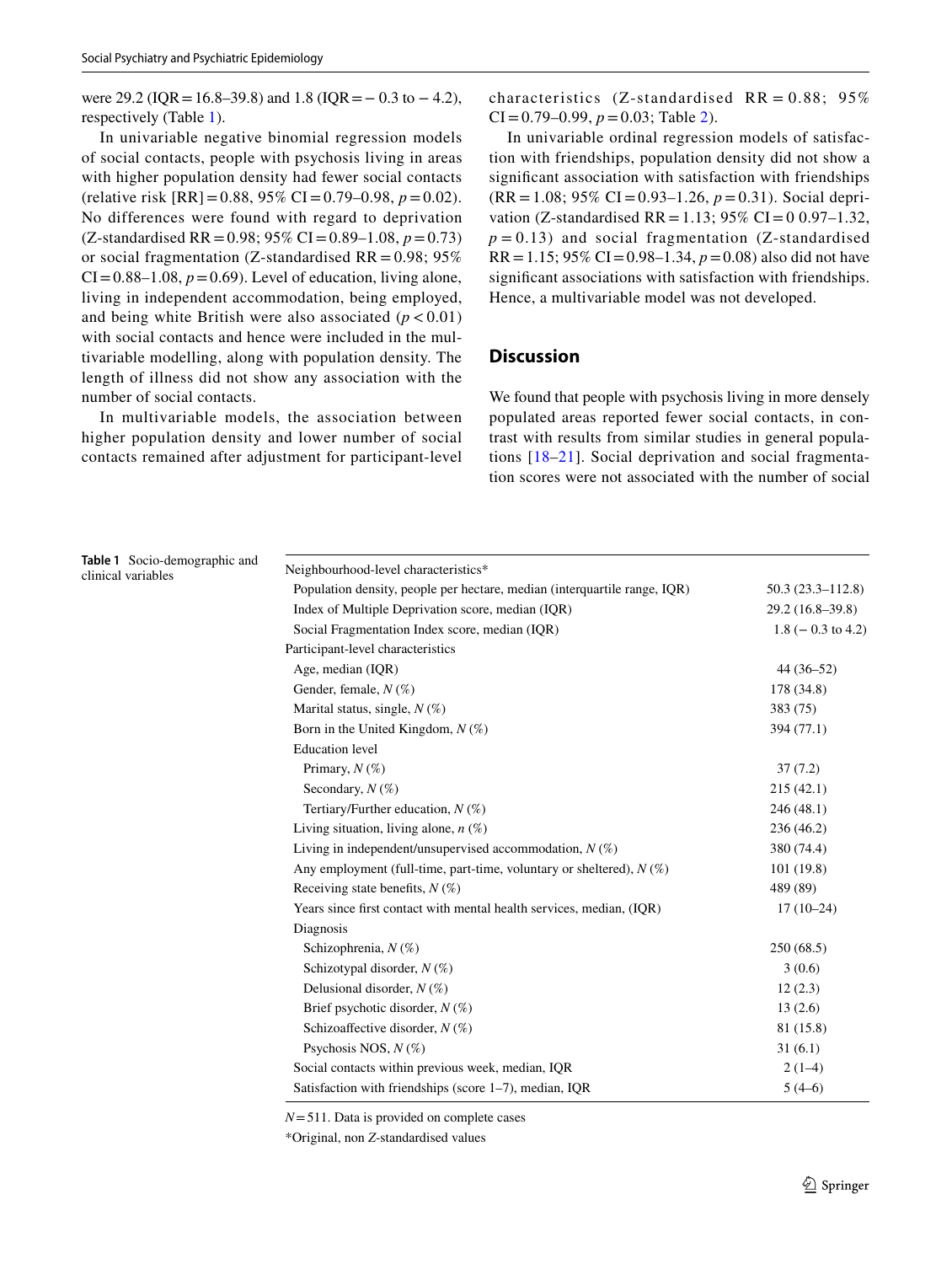<span id="page-5-0"></span>

|  |                                                                                                                                          |  |  | Table 2 Univariable and multivariable negative binomial regression models testing cross-sectional associations of number of social contacts in |  |
|--|------------------------------------------------------------------------------------------------------------------------------------------|--|--|------------------------------------------------------------------------------------------------------------------------------------------------|--|
|  | the previous week for each participant (outcome variable) with neighbourhood-level characteristics and participant-level characteristics |  |  |                                                                                                                                                |  |

| Independent variables                                      |       | Univariable models |           | Multivariable models |               |           |
|------------------------------------------------------------|-------|--------------------|-----------|----------------------|---------------|-----------|
|                                                            | $RR*$ | $CI** (95%)$       | $p^{***}$ | $RR*$                | $CI** (95%)$  | $p^{***}$ |
| Neighbourhood-level variables****                          |       |                    |           |                      |               |           |
| Population density                                         | 0.88  | $0.79 - 0.98$      | 0.02      | 0.88                 | $0.79 - 0.99$ | 0.03      |
| Index of Multiple Deprivation                              | 0.98  | $0.89 - 1.08$      | 0.727     |                      |               |           |
| Social Fragmentation Index                                 | 0.98  | $0.89 - 1.08$      | 0.69      |                      |               |           |
| Participant-level characteristics                          |       |                    |           |                      |               |           |
| Age (years)                                                | 1.00  | $0.99 - 1.01$      | 0.39      |                      |               |           |
| Gender (female versus male)                                | 0.85  | $0.69 - 1.05$      | 0.12      |                      |               |           |
| Marital status (single vs not single)                      | 1.05  | $0.83 - 1.32$      | 0.69      |                      |               |           |
| Tertiary or higher education (vs lower level of education) | 0.82  | $0.67 - 1.00$      | 0.05      | 0.87                 | $0.71 - 1.06$ | 0.17      |
| Living alone (vs. living with others)                      | 0.75  | $0.62 - 0.92$      | 0.01      | 0.76                 | $0.61 - 0.93$ | 0.01      |
| Living independently (vs. living in supervised settings)   | 0.80  | $0.63 - 1.01$      | 0.06      | 0.90                 | $0.71 - 1.15$ | 0.42      |
| Any employment (vs. not employed)                          | 0.73  | $0.57 - 0.93$      | 0.01      | 0.76                 | $0.59 - 0.97$ | 0.03      |
| Receiving welfare benefits (vs. not receiving benefits)    | 1.06  | $0.59 - 1.89$      | 0.85      |                      |               |           |
| Years since first contact with services                    | 1.000 | $0.99 - 1.01$      | 0.93      |                      |               |           |
| Born in the United Kingdom (vs. born abroad)               | 0.91  | $0.71 - 1.16$      | 0.43      |                      |               |           |

\*Relative risk

\*\*Confdence interval

\*\*\*Signifcance level set at *p*<0.05

\*\*\*\**Z*-standardised

contacts. Subjective satisfaction with friendships was not associated with any of the considered neighbourhood-level characteristics.

This study is the frst to address the question of how neighbourhood-level variables were associated with social contacts in people with psychosis. We recruited a large sample across several mental health providers covering a variety of urban and rural areas in England. We considered several potential covariates, including the length of illness, which was not associated with either number of social contacts or satisfaction with friendships, and did not confound our results. The wide spread of 511 participants across 390 areas provided a high variance in neighbourhood characteristics with no clustering effect.

Our study has some limitations. First, selection bias might have infuenced our results. It is possible that people who agreed to participate had diferent characteristics (i.e., they had more social contacts or were more satisfed with friendships) from those who declined to participate. Their relationships with clinicians who frst approached them for participation might also might have made a diference as to whether they would accept or not. Moreover, whilst we have made efforts to recruit from both secondary and primary care services, we might not have reached people with psychotic disorders who are not engaging with either of these services or have not reached the threshold for their interventions. Associations between variables tend to be more robust towards selection bias than prevalence estimates [\[31\]](#page-8-1), but we cannot exclude that a selection bias might have also afected associations (e.g., emphasising foor or ceiling efects of the variables). Second, the number of social contacts was selfreported and could have been afected by recall or desirability bias. Third, we excluded people who were unable to communicate in English due to inability to access specifc interpretation services for the study or validated versions of the measures in all the diferent languages which would have been required. Fourth, the cross-sectional design of our study and the inclusion of participants with prevalent diagnoses meant we were unable to determine whether the observed association between higher population density and fewer social contacts was causal. Fifth, we did not measure the number of contacts occurring within mental health services. There could have been diferences in service provision (e.g. presence or absence of day care initiatives) across the diferent sites involved which may have infuenced the amount of social support that participants will have experienced. However, we felt that if we included social contacts as part of service activities our results would have been confounded by diferences in service provision and we would not be able to accurately estimate the impact of neighbourhood variables on social contacts of participants. Finally, we did not have data on how long participants had lived at their current address. Future large, longitudinal studies are required to overcome these limitations.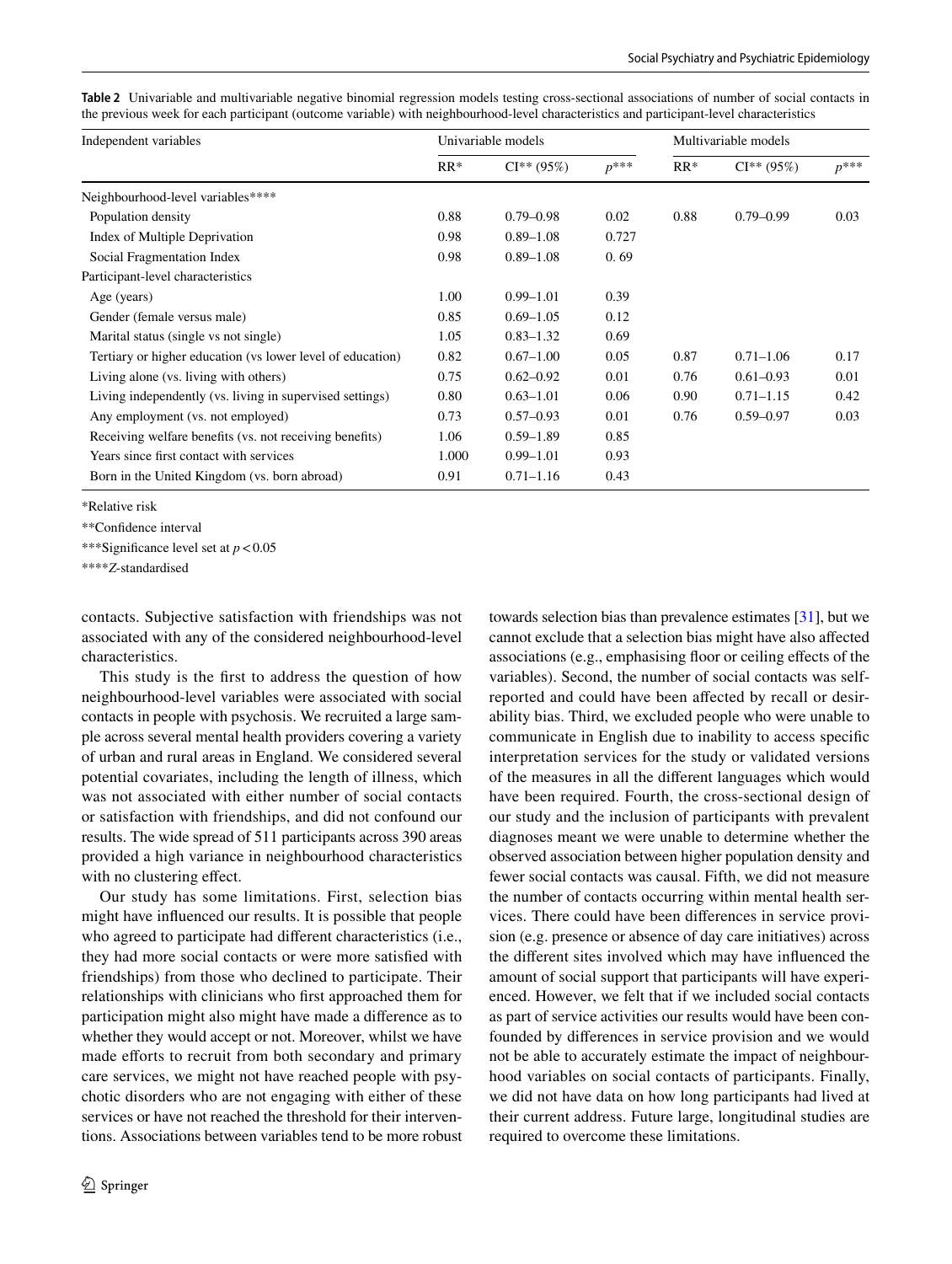As described above, our fndings in a sample of people with psychotic disorders are in contrast with previous research in general populations [[18](#page-7-14)–[22](#page-7-17)]. Longitudinal designs are required to confrm our fndings and test hypotheses as to how more densely populated environments might afect the social connections of people with psychosis. We could posit two hypotheses, which are linked to the concepts of "physical proximity" (access and opportunities for random interactions with social partners due to densely populated environments) and "psychological proximity" (sharing common interests from the outset or develops familiarity with) which were found to regulate social interactions in general populations [\[18](#page-7-14), [20](#page-7-15)].

First, it is possible that people with psychosis are more likely to actively withdraw from social contacts in densely populated areas. Having a greater number of random social interactions may act as a stressor and exacerbate symptoms such as persecutory ideation or perceptual disturbances [[32,](#page-8-2) [33](#page-8-3)]. Second, the causes for social isolation may relate to behaviours of other people towards those with psychotic disorders. Because opportunities for social interactions increase in more densely populated areas, people may become more socially selective (as they have greater choice) with whom they establish "psychological proximity" [\[34](#page-8-4)]. People with psychotic disorders may be viewed as less attractive social partners, especially if they have difficulty making conversation or with developing familiar relationships.

These hypotheses are not mutually exclusive. However, the lack of an association between population density in the area of residence and satisfaction with friendships might suggest a limited motivation of participants living in more densely populated areas to increase their social contacts. Moreover, our study did not identify evidence of an association between satisfaction with friendships and any of our three neighbourhood-level characteristics (population density, index of multiple deprivation, and social fragmentation index). It may be that neighbourhood-level characteristics are not as important as participant-level variables—for example, the severity of symptoms [\[35](#page-8-5), [36\]](#page-8-6)—in determining subjective feelings of dissatisfaction with one's own social life.

Whatever the underlying reason, reduced social contacts and small social network size are linked to early mortality and morbidity in general populations [[1,](#page-7-0) [2](#page-7-25)] and to negative social outcomes in psychosis [[4\]](#page-7-2). Therefore, the association of higher population density and fewer social contacts in people with psychosis may be of high prognostic signifcance for this population, even in the absence of an efect on subjective feelings of satisfaction with friendships.

Clinicians in urban areas should be aware that their patients with psychosis are even more socially isolated than those who live in less densely populated areas, despite the arguably higher number of opportunities for socialisation.

Longitudinal studies over long period of time might help to confrm these fndings and identify as to whether a change of residence (e.g., from an urban to a rural area) will be followed by a change in the number of social contacts.

These studies might inform interventions to reduce social isolation of people with psychosis which are currently being developed and tested [[8,](#page-7-5) [37,](#page-8-7) [38](#page-8-8)]. They could also support policy decisions on housing programmes for people with psychosis who are socially isolated and have scarce family or other social support in the area in which they usually live.

Future studies should clarify why people with psychosis have fewer social contacts in areas with higher population density. This question could be addressed in the frst instance by qualitative studies and requires replication and further exploration in larger longitudinal studies. Studies should explore the attitudes and behaviour of participants and of other people living in the same neighbourhoods, and evaluate changes over time to understand how social isolation develops and/or is maintained. These studies will be an important step towards the adaptation of social interventions and rehabilitation practices to the areas in which they are delivered.

It is hoped that these studies might also help us to understand better the complex pathways and factors that lead many patients with psychotic disorders to develop and experience social isolation.

**Supplementary Information** The online version contains supplementary material available at<https://doi.org/10.1007/s00127-021-02190-x>.

**Acknowledgements** We would like to gratefully acknowledge the vital help and support from clinicians and clinical study officers from all the NHS Trusts involved, who helped the local promotion of this study and the identifcation of participants.

**Author contributions** DG carried out the literature review and the selection of the references. DG, AOE and SP led the study protocol development. DG, AOE, SP, MW and PX supervised data collection across the study sites. DG prepared the data for the analysis. DG did the data analysis with advice from JBK. SP and JBK supported DG in the interpretation of the results. DG takes responsibility for the integrity of the data and the accuracy of the data analysis. All authors reviewed the manuscript and contributed to its fnal draft.

**Funding** This report presents independent research funded by the National Institute for Health Research (NIHR) under the Programme Grants for Applied Research programme [RP-PG-0615-20009]. The views expressed in this publication are those of the author(s), and not necessarily those of the NIHR or the Department of Health and Social Care.

**Data availability** The data that support the fndings of this study are available on request from the corresponding author, DG. The data are not publicly available due to the research governance requirements of protecting potentially identifable data of participants from public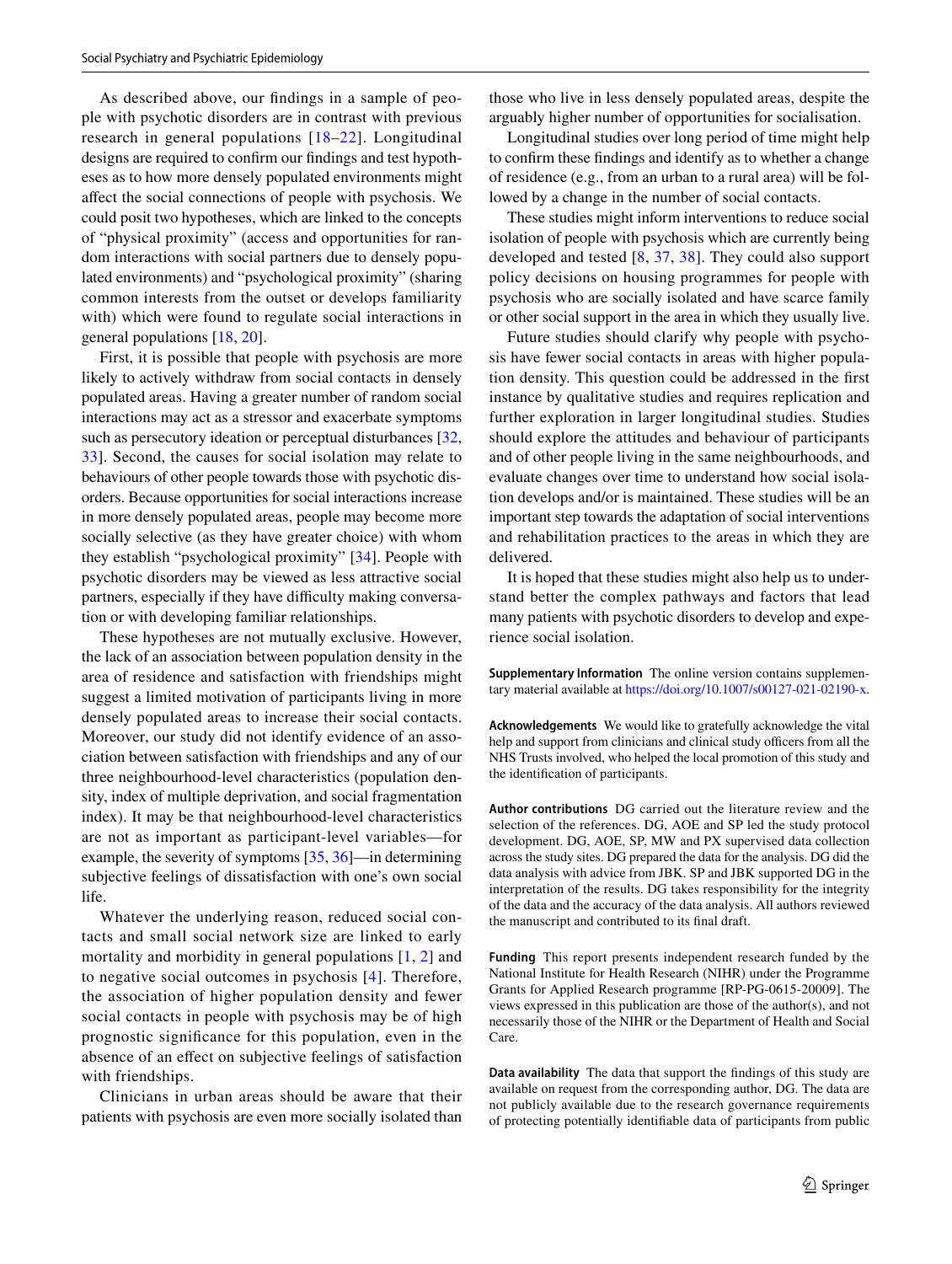access. Access is possible for research purposes, provided that a formal data sharing agreement is completed.

#### **Declarations**

**Conflict of interest** All authors declare no competing interests.

**Ethical approval** All procedures contributing to this work comply with the ethical standards of the relevant national and institutional committees on human experimentation and with the Helsinki Declaration of 1975, as revised in 2008. All study materials and procedures including study protocol, case report forms, participant information materials, and informed consent forms were approved by the West Midlands— Solihull Research Ethics Committee (17/WM/0191).

**Open Access** This article is licensed under a Creative Commons Attribution 4.0 International License, which permits use, sharing, adaptation, distribution and reproduction in any medium or format, as long as you give appropriate credit to the original author(s) and the source, provide a link to the Creative Commons licence, and indicate if changes were made. The images or other third party material in this article are included in the article's Creative Commons licence, unless indicated otherwise in a credit line to the material. If material is not included in the article's Creative Commons licence and your intended use is not permitted by statutory regulation or exceeds the permitted use, you will need to obtain permission directly from the copyright holder. To view a copy of this licence, visit <http://creativecommons.org/licenses/by/4.0/>.

#### **References**

- <span id="page-7-0"></span>1. Pantell M, Rehkopf D, Jutte D, Syme SL, Balmes J, Adler N (2013) Social isolation: a predictor of mortality comparable to traditional clinical risk factors. Am J Public Health 103:2056–2062
- <span id="page-7-25"></span>2. Leigh-Hunt N, Bagguley D, Bash K, Turner V, Turnbull S, Valtorta N, Caan W (2017) An overview of systematic reviews on the public health consequences of social isolation and loneliness. Public Health 152:157–171. [https://doi.org/10.1016/j.puhe.2017.](https://doi.org/10.1016/j.puhe.2017.07.035) [07.035](https://doi.org/10.1016/j.puhe.2017.07.035)
- <span id="page-7-1"></span>3. Wang J, Lloyd-Evans B, Giacco D, Forsyth R, Nebo C, Mann F, Johnson S (2017) Social isolation in mental health: a conceptual and methodological review. Soc Psychiatry Psychiatr Epidemiol 52:1451–1461
- <span id="page-7-2"></span>4. Palumbo C, Volpe U, Matanov A, Priebe S, Giacco D (2015) Social networks of patients with psychosis: a systematic review. BMC Res Notes 8:560
- <span id="page-7-3"></span>5. Danon L, Read JM, House TA, Vernon MC, Keeling MJ (2013) Social encounter networks: characterizing Great Britain. Proc Biol Sci 280:20131037
- <span id="page-7-4"></span>6. Michalska da Rocha B, Rhodes S, Vasilopoulou E, Hutton P (2018) Loneliness in psychosis: a meta-analytical review. Schizophr Bull 44:114–125
- <span id="page-7-8"></span>7. Temesgen WA, Chien WT, Bressington D (2019) Conceptualizations of subjective recovery from recent onset psychosis and its associated factors: a systematic review. Early Interv Psychiatry 13:181–193.<https://doi.org/10.1111/eip.12698>
- <span id="page-7-5"></span>8. Tee H, Priebe S, Santos C, Xanthopoulou P, Webber M, Giacco D (2020) Helping people with psychosis to expand their social networks: the stakeholders' views. BMC Psychiatry 20:29
- <span id="page-7-6"></span>9. Lamster F, Lincoln TM, Nittel CM, Rief W, Mehl S (2017) The lonely road to paranoia. A path-analytic investigation of loneliness

and paranoia. Compr Psychiatry. 74:35–43. [https://doi.org/10.](https://doi.org/10.1016/j.comppsych.2016.12.007) [1016/j.comppsych.2016.12.007](https://doi.org/10.1016/j.comppsych.2016.12.007)

- <span id="page-7-7"></span>10. Badcock JC, Di Prinzio P, Waterreus A, Neil AL, Morgan VA (2020) Loneliness and its association with health service utilization in people with a psychotic disorder. Schizophr Res 223:105– 111.<https://doi.org/10.1016/j.schres.2020.05.059>
- <span id="page-7-9"></span>11. Giacco D, McCabe R, Kallert T, Hansson L, Fiorillo A, Priebe S (2012) Friends and symptom dimensions in patients with psychosis: a pooled analysis. PLoS ONE 7:e50119
- <span id="page-7-10"></span>12. Kirkbride J, Barker D, Cowden F et al (2008) Psychoses, ethnicity and socio-economic status. Br J Psychiatry 193:18–24
- 13. Ivory VC, Collings SC, Blakely T, Dew K (2011) When does neighbourhood matter? Multilevel relationships between neighbourhood social fragmentation and mental health. Soc Sci Med  $72:12$
- 14. Veling W, Susser E, Selten JP, Hoek HW (2015) Social disorganization of neighborhoods and incidence of psychotic disorders: a 7-year frst-contact incidence study. Psychol Med 45:1789–1798
- <span id="page-7-11"></span>15. O'Donoghue B, Roche E, Lane A (2016) Neighbourhood level social deprivation and the risk of psychotic disorders: a systematic review. Soc Psychiatry Psychiatr Epidemiol 51:941–950
- <span id="page-7-12"></span>16. Losert C, Schmauß M, Becker T, Kilian R (2012) Area characteristics and admission rates of people with schizophrenia and afective disorders in a German rural catchment area. Epidemiol Psychiatr Sci 21:371–379
- <span id="page-7-13"></span>17. Donisi V, Tedeschi F, Percudani M et al (2013) Prediction of community mental health service utilization by individual and ecological level socio-economic factors. Psychiatry Res 209:691–698
- <span id="page-7-14"></span>18. Latané B, Liu JH, Nowak A, Bonevento M, Zheng L (1995) Distance matters: physical space and social impact. Personal Soc Psychol Bull 21:795–805
- 19. Preciado P, Snijders TAB, Burk WJ, Stattin H, Kerr M (2012) Does proximity matter? Distance dependence of adolescent friendships. Soc Netw 34:18–31
- <span id="page-7-15"></span>20. Small ML, Adler L (2019) The role of space in the formation of social ties. Annu Rev Sociol 45:111–132
- <span id="page-7-16"></span>21. Hawley ZB (2012) Does urban density promote social interaction? Evidence from instrumental variable estimation. Rev Reg Stud 42:223–248
- <span id="page-7-17"></span>22. Wang Z, Zhang F, Wu F (2017) Social trust between rural migrants and urban locals in China: exploring the effects of residential diversity and neighbourhood deprivation. Popul Space Place 23:e2008.<https://doi.org/10.1002/psp.2008>
- <span id="page-7-18"></span>23. Kearns A, Whitley E, Tannahill C, Ellaway A (2015) Loneliness, social relations and health and well-being in deprived communities. Psychol Health Med 20:332–344
- <span id="page-7-19"></span>24. Giacco D, Palumbo C, Strappelli N, Catapano F, Priebe S (2016) Social contacts and loneliness in people with psychotic and mood disorders. Compr Psychiatry 66:59–66
- <span id="page-7-20"></span>25. Priebe S, Chevalier A, Hamborg T, Golden E, King M, Pistrang N (2020) Efectiveness of a volunteer befriending programme for patients with schizophrenia: Randomised controlled trial. Br J Psychiatry 217:477–483
- <span id="page-7-21"></span>26 Priebe S, Huxley P, Knight S, Evans S (1999) Application and results of the Manchester Short Assessment of Quality of Life (MANSA). Int J Soc Psychiatry 45:7–12
- <span id="page-7-22"></span>Björkman T, Svensson B (2005) Quality of life in people with severe mental illness. Reliability and validity of the Manchester Short Assessment of Quality of Life (MANSA). Nord J Psychiatry 59(4):302–306.<https://doi.org/10.1080/08039480500213733>
- <span id="page-7-23"></span>28. Office for National Statistics (2011) Census aggregate data. UK Data Service, June 2016 Edn. [https://doi.org/10.5257/census/](https://doi.org/10.5257/census/aggregate-2011-1) [aggregate-2011-1](https://doi.org/10.5257/census/aggregate-2011-1)
- <span id="page-7-24"></span>29. Ministry of Housing, Communities & Local Government (2010) Official statistics: English indices of deprivation 2010. [https://](https://www.gov.uk/government/statistics/english-indices-of-deprivation-2010)